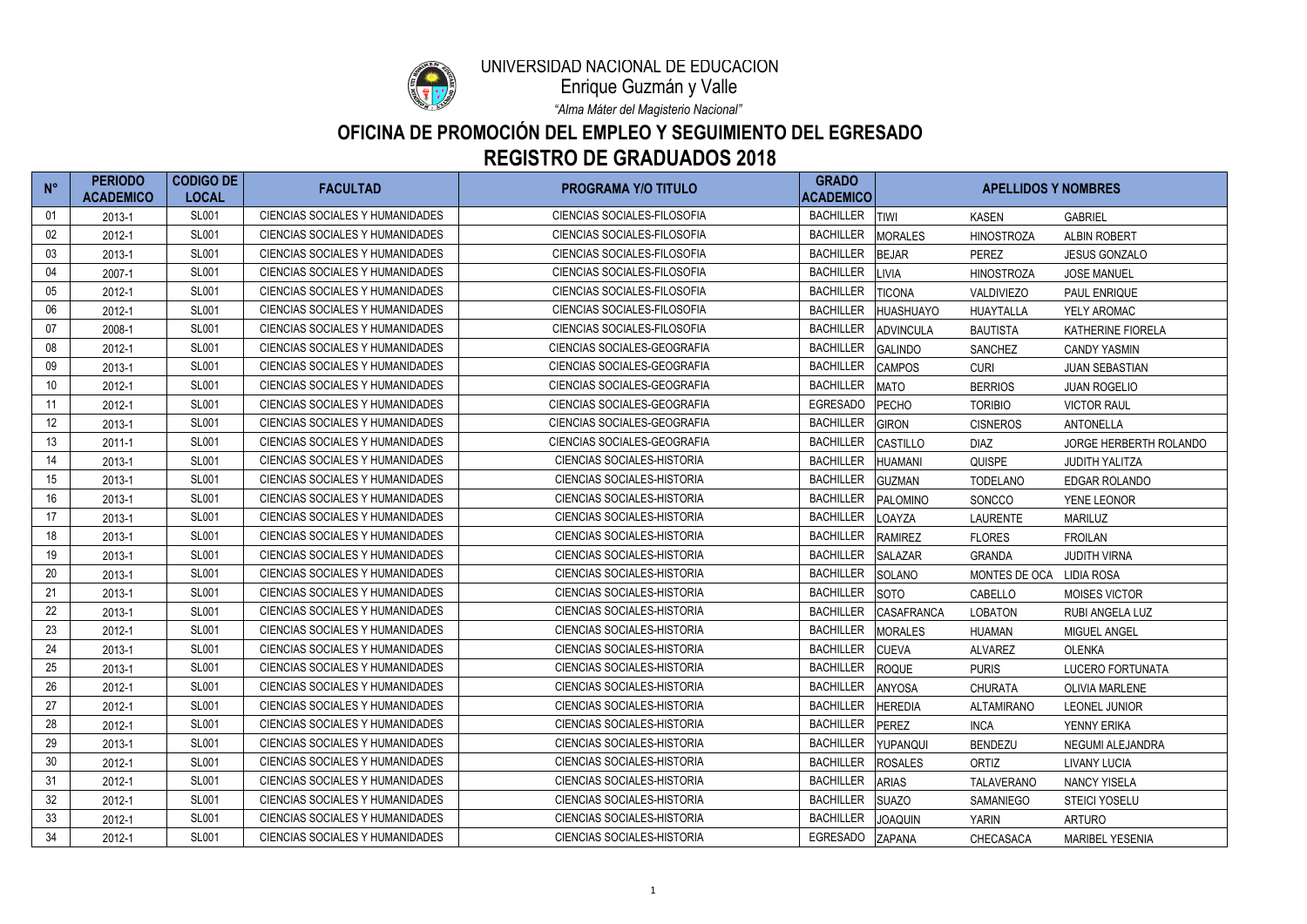

Enrique Guzmán y Valle

*"Alma Máter del Magisterio Nacional"*

| $N^{\circ}$ | <b>PERIODO</b><br><b>ACADEMICO</b> | <b>CODIGO DE</b><br><b>LOCAL</b> | <b>FACULTAD</b>                        | <b>PROGRAMA Y/O TITULO</b>        | <b>GRADO</b><br><b>ACADEMICO</b> |                   | <b>APELLIDOS Y NOMBRES</b> |                         |  |
|-------------|------------------------------------|----------------------------------|----------------------------------------|-----------------------------------|----------------------------------|-------------------|----------------------------|-------------------------|--|
| 35          | 2013-1                             | <b>SL001</b>                     | CIENCIAS SOCIALES Y HUMANIDADES        | <b>CIENCIAS SOCIALES-HISTORIA</b> | <b>BACHILLER</b>                 | GOÑI              | <b>ROJAS</b>               | <b>BEATRIZ MAGALY</b>   |  |
| 36          | 2013-1                             | <b>SL001</b>                     | CIENCIAS SOCIALES Y HUMANIDADES        | <b>CIENCIAS SOCIALES-HISTORIA</b> | <b>BACHILLER</b>                 | <b>ZAVALETA</b>   | <b>FLORENCIO</b>           | <b>JOSEPH RAUL</b>      |  |
| 37          | 2013-1                             | <b>SL001</b>                     | CIENCIAS SOCIALES Y HUMANIDADES        | <b>CIENCIAS SOCIALES-HISTORIA</b> | <b>BACHILLER</b>                 | <b>MAMANI</b>     | <b>MARTINEZ</b>            | <b>MARIBEL ELISA</b>    |  |
| 38          | 2013-1                             | <b>SL001</b>                     | CIENCIAS SOCIALES Y HUMANIDADES        | <b>CIENCIAS SOCIALES-HISTORIA</b> | <b>BACHILLER</b>                 | <b>BAUTISTA</b>   | <b>ECHEVARRIA</b>          | <b>JOESE FABIOLA</b>    |  |
| 39          | 2013-1                             | <b>SL001</b>                     | CIENCIAS SOCIALES Y HUMANIDADES        | <b>CIENCIAS SOCIALES-HISTORIA</b> | <b>BACHILLER</b>                 | <b>SIVIPAUCAR</b> | <b>LOPEZ</b>               | <b>YISELA</b>           |  |
| 40          | 2013-1                             | <b>SL001</b>                     | CIENCIAS SOCIALES Y HUMANIDADES        | <b>CIENCIAS SOCIALES-HISTORIA</b> | <b>BACHILLER</b>                 | <b>ANTONIO</b>    | <b>TODELANO</b>            | CARLOS                  |  |
| 41          | 2012-1                             | <b>SL001</b>                     | <b>CIENCIAS SOCIALES Y HUMANIDADES</b> | <b>CIENCIAS SOCIALES-HISTORIA</b> | <b>BACHILLER</b>                 | <b>BARTOLOME</b>  | <b>DIAZ</b>                | <b>WILIAMS JORDY</b>    |  |
| 42          | 2012-1                             | <b>SL001</b>                     | <b>CIENCIAS SOCIALES Y HUMANIDADES</b> | <b>CIENCIAS SOCIALES-HISTORIA</b> | <b>BACHILLER</b>                 | <b>AROSTE</b>     | <b>SERRANO</b>             | <b>KATHERINE</b>        |  |
| 43          | $2011 - 1$                         | <b>SL001</b>                     | <b>CIENCIAS SOCIALES Y HUMANIDADES</b> | <b>CIENCIAS SOCIALES-HISTORIA</b> | <b>BACHILLER</b>                 | <b>GARIBAY</b>    | <b>CCANTO</b>              | <b>BLAS RAUL</b>        |  |
| 44          | 2009-1                             | <b>SL001</b>                     | <b>CIENCIAS SOCIALES Y HUMANIDADES</b> | <b>CIENCIAS SOCIALES-HISTORIA</b> | <b>BACHILLER</b>                 | <b>RODRIGUEZ</b>  | <b>ARIAS</b>               | <b>KEVIN LUIS</b>       |  |
| 45          | 2010-1                             | <b>SL001</b>                     | CIENCIAS SOCIALES Y HUMANIDADES        | <b>CIENCIAS SOCIALES-HISTORIA</b> | <b>BACHILLER</b>                 | <b>QUISPE</b>     | <b>PAUCAR</b>              | <b>JOSE LUIS</b>        |  |
| 46          | 2013-1                             | <b>SL001</b>                     | CIENCIAS SOCIALES Y HUMANIDADES        | <b>CIENCIAS SOCIALES-HISTORIA</b> | <b>EGRESADO</b>                  | <b>CARHUANCHO</b> | <b>YNCIO</b>               | <b>EDUARDO LUIS</b>     |  |
| 47          | 2013-1                             | <b>SL001</b>                     | <b>CIENCIAS SOCIALES Y HUMANIDADES</b> | <b>CIENCIAS SOCIALES-HISTORIA</b> | <b>BACHILLER</b>                 | GOÑI              | <b>ROJAS</b>               | <b>CRISTIAN</b>         |  |
| 48          | 2013-1                             | <b>SL001</b>                     | <b>CIENCIAS SOCIALES Y HUMANIDADES</b> | <b>CIENCIAS SOCIALES-HISTORIA</b> | <b>BACHILLER</b>                 | <b>ROJAS</b>      | <b>AGUIRRE</b>             | <b>KATTERYN ROSMERI</b> |  |
| 49          | 2013-1                             | <b>SL001</b>                     | <b>CIENCIAS SOCIALES Y HUMANIDADES</b> | <b>CIENCIAS SOCIALES-HISTORIA</b> | <b>BACHILLER</b>                 | <b>CALLUPE</b>    | <b>MARIN</b>               | <b>ANA GABRIELA</b>     |  |
| 50          | 2013-1                             | <b>SL001</b>                     | <b>CIENCIAS SOCIALES Y HUMANIDADES</b> | CIENCIAS SOCIALES-PSICOLOGÍA      | <b>BACHILLER</b>                 | <b>QUISPE</b>     | <b>SANCHEZ</b>             | DANIEL ALFREDO          |  |
| 51          | 2013-1                             | <b>SL001</b>                     | <b>CIENCIAS SOCIALES Y HUMANIDADES</b> | CIENCIAS SOCIALES-PSICOLOGÍA      | <b>BACHILLER</b>                 | <b>QUISPE</b>     | <b>TAIPE</b>               | <b>ROBERT WILLIAMS</b>  |  |
| 52          | 2013-1                             | <b>SL001</b>                     | CIENCIAS SOCIALES Y HUMANIDADES        | CIENCIAS SOCIALES-PSICOLOGÍA      | <b>BACHILLER</b>                 | <b>RAMIREZ</b>    | <b>ALFONSO</b>             | YACKELIN FIORELLA       |  |
| 53          | 2013-1                             | <b>SL001</b>                     | CIENCIAS SOCIALES Y HUMANIDADES        | CIENCIAS SOCIALES-PSICOLOGÍA      | <b>BACHILLER</b>                 | <b>BARBARAN</b>   | SANDOVAL                   | <b>SOLEDAD MARINA</b>   |  |
| 54          | 2013-1                             | <b>SL001</b>                     | CIENCIAS SOCIALES Y HUMANIDADES        | CIENCIAS SOCIALES-PSICOLOGÍA      | <b>BACHILLER</b>                 | <b>BLANCO</b>     | <b>ANGO</b>                | <b>MILCA EVELYN</b>     |  |
| 55          | 2013-1                             | <b>SL001</b>                     | CIENCIAS SOCIALES Y HUMANIDADES        | CIENCIAS SOCIALES-PSICOLOGÍA      | <b>BACHILLER</b>                 | <b>HUALPA</b>     | ZARATE                     | KAREN DIANE SAMANTHA    |  |
| 56          | 2013-1                             | <b>SL001</b>                     | <b>CIENCIAS SOCIALES Y HUMANIDADES</b> | CIENCIAS SOCIALES-PSICOLOGÍA      | <b>BACHILLER</b>                 | <b>CELIS</b>      | <b>EVANGELISTA</b>         | YHAQUELIN LIZBETH       |  |
| 57          | 2013-1                             | <b>SL001</b>                     | <b>CIENCIAS SOCIALES Y HUMANIDADES</b> | CIENCIAS SOCIALES-PSICOLOGÍA      | <b>BACHILLER</b>                 | CABELLO           | <b>RETUERTO</b>            | <b>AIDA MERCEDES</b>    |  |
| 58          | 2013-1                             | <b>SL001</b>                     | <b>CIENCIAS SOCIALES Y HUMANIDADES</b> | CIENCIAS SOCIALES-PSICOLOGÍA      | <b>BACHILLER</b>                 | <b>CARHUANCO</b>  | ORDOÑEZ                    | ELIZABETH LUCY          |  |
| 59          | 2006-1                             | <b>SL001</b>                     | CIENCIAS SOCIALES Y HUMANIDADES        | CIENCIAS SOCIALES-PSICOLOGÍA      | <b>BACHILLER</b>                 | <b>HOSPINA</b>    | <b>RIOS</b>                | YOVANA GAVINA           |  |
| 60          | 2007-1                             | <b>SL001</b>                     | CIENCIAS SOCIALES Y HUMANIDADES        | CIENCIAS SOCIALES-PSICOLOGÍA      | <b>BACHILLER</b>                 | KUJI              | <b>SHAWIT</b>              | <b>ARTEMISA</b>         |  |
| 61          | 2010-1                             | <b>SL001</b>                     | <b>CIENCIAS SOCIALES Y HUMANIDADES</b> | CIENCIAS SOCIALES-PSICOLOGÍA      | <b>BACHILLER</b>                 | <b>ZARAPI</b>     | MEZA                       | <b>MEILYN JAEL</b>      |  |
| 62          | $2011 - 1$                         | <b>SL001</b>                     | <b>CIENCIAS SOCIALES Y HUMANIDADES</b> | CIENCIAS SOCIALES-PSICOLOGÍA      | <b>BACHILLER</b>                 | <b>QUISPE</b>     | CAYLLAHUA                  | <b>DOUGLAS ABNER</b>    |  |
| 63          | 2011-1                             | <b>SL001</b>                     | CIENCIAS SOCIALES Y HUMANIDADES        | CIENCIAS SOCIALES-PSICOLOGÍA      | <b>BACHILLER</b>                 | <b>MATAMOROS</b>  | <b>PEREZ</b>               | <b>JUNIOR ENRIQUE</b>   |  |
| 64          | 2012-1                             | <b>SL001</b>                     | CIENCIAS SOCIALES Y HUMANIDADES        | CIENCIAS SOCIALES-PSICOLOGÍA      | <b>BACHILLER</b>                 | <b>CHICLLA</b>    | <b>QUISPE</b>              | <b>FABIOLA</b>          |  |
| 65          | 2012-1                             | <b>SL001</b>                     | CIENCIAS SOCIALES Y HUMANIDADES        | CIENCIAS SOCIALES-PSICOLOGÍA      | <b>BACHILLER</b>                 | LUDEÑA            | MEZA                       | <b>JOSE MANUEL</b>      |  |
| 66          | 2013-1                             | <b>SL001</b>                     | CIENCIAS SOCIALES Y HUMANIDADES        | CIENCIAS SOCIALES-PSICOLOGÍA      | <b>BACHILLER</b>                 | PEREZ             | <b>TORRES</b>              | ANGELLO GILMAR          |  |
| 67          | 2013-1                             | <b>SL001</b>                     | CIENCIAS SOCIALES Y HUMANIDADES        | CIENCIAS SOCIALES-PSICOLOGÍA      | <b>BACHILLER</b>                 | <b>MINAYA</b>     | <b>HUAMAN</b>              | <b>MARILUZ</b>          |  |
| 68          | 2013-1                             | <b>SL001</b>                     | CIENCIAS SOCIALES Y HUMANIDADES        | CIENCIAS SOCIALES-PSICOLOGÍA      | <b>BACHILLER</b>                 | <b>MONTES</b>     | HUAYLLA                    | <b>CAROLAY EMILY</b>    |  |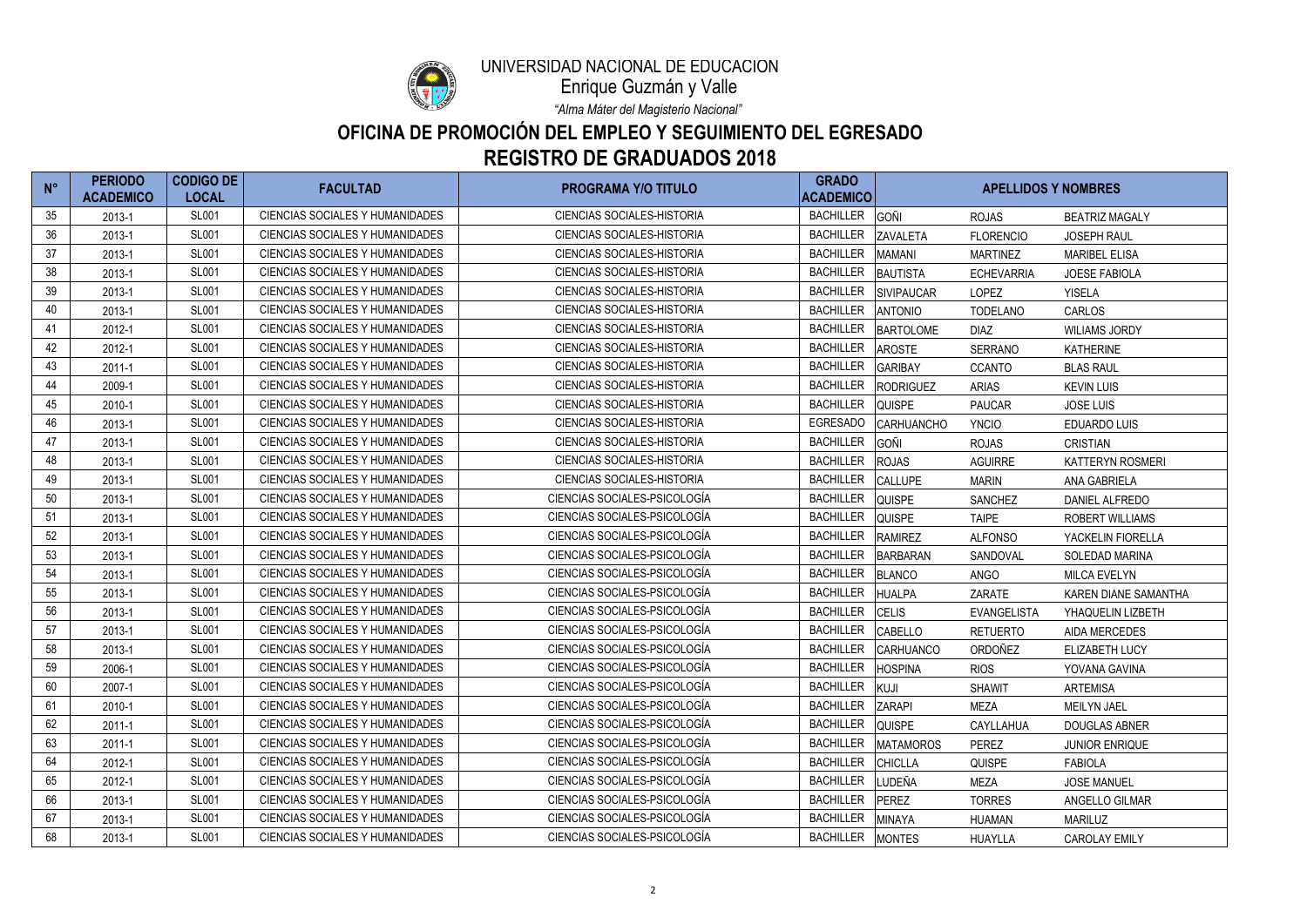

Enrique Guzmán y Valle

*"Alma Máter del Magisterio Nacional"*

| $N^{\circ}$ | <b>PERIODO</b><br><b>ACADEMICO</b> | <b>CODIGO DE</b><br><b>LOCAL</b> | <b>FACULTAD</b>                        | <b>PROGRAMA Y/O TITULO</b>                            | <b>GRADO</b><br><b>ACADEMICO</b> |                  | <b>APELLIDOS Y NOMBRES</b> |                           |
|-------------|------------------------------------|----------------------------------|----------------------------------------|-------------------------------------------------------|----------------------------------|------------------|----------------------------|---------------------------|
| 69          | 2013-1                             | <b>SL001</b>                     | CIENCIAS SOCIALES Y HUMANIDADES        | CIENCIAS SOCIALES-PSICOLOGÍA                          | <b>EGRESADO</b>                  | <b>GAMBOA</b>    | <b>GONZALES</b>            | <b>CINTIA NATALI</b>      |
| 70          | 2013-1                             | <b>SL001</b>                     | <b>CIENCIAS SOCIALES Y HUMANIDADES</b> | CIENCIAS SOCIALES-PSICOLOGÍA                          | <b>BACHILLER</b>                 | <b>GARAY</b>     | <b>ROMERO</b>              | <b>AVIDNIGO</b>           |
| 71          | 2013-1                             | <b>SL001</b>                     | <b>CIENCIAS SOCIALES Y HUMANIDADES</b> | CIENCIAS SOCIALES-PSICOLOGÍA                          | <b>BACHILLER</b>                 | <b>GARCIA</b>    | <b>ESPINOZA</b>            | <b>FRANCISCO MARTIN</b>   |
| 72          | 2013-1                             | <b>SL001</b>                     | <b>CIENCIAS SOCIALES Y HUMANIDADES</b> | CIENCIAS SOCIALES-PSICOLOGÍA                          | <b>BACHILLER</b>                 | <b>GONZALES</b>  | <b>TRINIDAD</b>            | <b>KATHERIN PAMELA</b>    |
| 73          | 2013-1                             | <b>SL001</b>                     | <b>CIENCIAS SOCIALES Y HUMANIDADES</b> | CIENCIAS SOCIALES-PSICOLOGÍA                          | <b>BACHILLER</b>                 | <b>AGUILA</b>    | <b>ACARO</b>               | <b>ELSA ESMITH</b>        |
| 74          | 2013-1                             | <b>SL001</b>                     | CIENCIAS SOCIALES Y HUMANIDADES        | CIENCIAS SOCIALES-PSICOLOGÍA                          | <b>BACHILLER</b>                 | <b>LAURA</b>     | <b>CHAVEZ</b>              | <b>JIMMY JAIRO</b>        |
| 75          | 2013-1                             | <b>SL001</b>                     | <b>CIENCIAS SOCIALES Y HUMANIDADES</b> | CIENCIAS SOCIALES-PSICOLOGÍA                          | <b>BACHILLER</b>                 | <b>QUISPE</b>    | <b>BELEN</b>               | <b>JESUS FERNANDO</b>     |
| 76          | 2013-1                             | <b>SL001</b>                     | <b>CIENCIAS SOCIALES Y HUMANIDADES</b> | CIENCIAS SOCIALES-PSICOLOGÍA                          | <b>BACHILLER</b>                 | <b>LUCANA</b>    | <b>MEZA</b>                | <b>VLADIMIR JEHOVANNI</b> |
| 77          | 2013-1                             | <b>SL001</b>                     | CIENCIAS SOCIALES Y HUMANIDADES        | CIENCIAS SOCIALES-PSICOLOGÍA                          | <b>BACHILLER</b>                 | <b>QUISPE</b>    | <b>APCHO</b>               | YASBEL MILAGROS           |
| 78          | 2012-1                             | <b>SL001</b>                     | CIENCIAS SOCIALES Y HUMANIDADES        | CIENCIAS SOCIALES-PSICOLOGÍA                          | <b>EGRESADO</b>                  | <b>SIERRA</b>    | <b>GOMEZ</b>               | <b>ROXANA</b>             |
| 79          | 2013-1                             | <b>SL001</b>                     | <b>CIENCIAS SOCIALES Y HUMANIDADES</b> | CIENCIAS SOCIALES-PSICOLOGÍA                          | <b>BACHILLER</b>                 | <b>MONTES</b>    | <b>CENHUA</b>              | PRINCIPE JONATHAN         |
| 80          | 2013-1                             | <b>SL001</b>                     | CIENCIAS SOCIALES Y HUMANIDADES        | CIENCIAS SOCIALES-PSICOLOGÍA                          | <b>BACHILLER</b>                 | <b>DOMINGUEZ</b> | <b>RODRIGUEZ</b>           | <b>JOCELYN</b>            |
| 81          | 2013-1                             | <b>SL001</b>                     | CIENCIAS SOCIALES Y HUMANIDADES        | CIENCIAS SOCIALES-PSICOLOGÍA                          | <b>BACHILLER</b>                 | <b>TRUJILLO</b>  | <b>ALVAREZ</b>             | SUSANA JULIZA             |
| 82          | 2013-1                             | <b>SL001</b>                     | <b>CIENCIAS SOCIALES Y HUMANIDADES</b> | CIENCIAS SOCIALES-PSICOLOGÍA                          | <b>BACHILLER</b>                 | <b>UNTON</b>     | <b>OSORIO</b>              | <b>JHON ALEXANDER</b>     |
| 83          | 2013-1                             | <b>SL001</b>                     | <b>CIENCIAS SOCIALES Y HUMANIDADES</b> | CIENCIAS SOCIALES-PSICOLOGÍA                          | <b>EGRESADO</b>                  | VASQUEZ          | <b>CCOLLANA</b>            | <b>GERALDINE OLIMPIA</b>  |
| 84          | 2013-1                             | <b>SL001</b>                     | <b>CIENCIAS SOCIALES Y HUMANIDADES</b> | CIENCIAS SOCIALES-PSICOLOGÍA                          | <b>BACHILLER</b>                 | PACHECO          | <b>HUANAY</b>              | <b>JUAN DANIEL</b>        |
| 85          | 2013-1                             | <b>SL001</b>                     | <b>CIENCIAS SOCIALES Y HUMANIDADES</b> | CIENCIAS SOCIALES-PSICOLOGÍA                          | <b>BACHILLER</b>                 | <b>PAREDES</b>   | <b>ROJAS</b>               | <b>OMAR ANTONIO</b>       |
| 86          | 2012-1                             | <b>SL001</b>                     | <b>CIENCIAS SOCIALES Y HUMANIDADES</b> | CIENCIAS SOCIALES-PSICOLOGÍA                          | <b>BACHILLER</b>                 | <b>RIMARI</b>    | <b>GAMBOA</b>              | ALEXANDRA MARIELA         |
| 87          | 2013-1                             | <b>SL001</b>                     | CIENCIAS SOCIALES Y HUMANIDADES        | CIENCIAS SOCIALES-PSICOLOGÍA                          | <b>BACHILLER</b>                 | <b>ZUÑIGA</b>    | <b>CARHUACUSMA</b>         | <b>GLADYS</b>             |
| 88          | 2012-1                             | <b>SL001</b>                     | CIENCIAS SOCIALES Y HUMANIDADES        | CIENCIAS SOCIALES-PSICOLOGÍA                          | <b>BACHILLER</b>                 | <b>ESPINOZA</b>  | <b>INCHAUSTEGUI</b>        | ROCIO VERONICA            |
| 89          | 2012-1                             | <b>SL001</b>                     | CIENCIAS SOCIALES Y HUMANIDADES        | CIENCIAS SOCIALES-PSICOLOGÍA                          | <b>BACHILLER</b>                 | <b>SANTOS</b>    | <b>FLORES</b>              | <b>NATALI MILAGROS</b>    |
| 90          | 2012-1                             | <b>SL001</b>                     | <b>CIENCIAS SOCIALES Y HUMANIDADES</b> | CIENCIAS SOCIALES-PSICOLOGÍA                          | <b>BACHILLER</b>                 | <b>AYALA</b>     | <b>CCANTO</b>              | SHESIRRA LESLIE           |
| 91          | 2012-1                             | <b>SL001</b>                     | <b>CIENCIAS SOCIALES Y HUMANIDADES</b> | CIENCIAS SOCIALES-PSICOLOGÍA                          | <b>BACHILLER</b>                 | <b>BIELICH</b>   | <b>ARANDA</b>              | <b>AYLIN YAJAIRA</b>      |
| 92          | 2012-1                             | <b>SL001</b>                     | <b>CIENCIAS SOCIALES Y HUMANIDADES</b> | CIENCIAS SOCIALES-PSICOLOGÍA                          | <b>EGRESADO</b>                  | <b>GUIA</b>      | <b>AGUIRRE</b>             | <b>LISET ESTEFANY</b>     |
| 93          | 2013-1                             | <b>SL001</b>                     | <b>CIENCIAS SOCIALES Y HUMANIDADES</b> | CIENCIAS SOCIALES-PSICOLOGÍA                          | BACHILLER QUISPE                 |                  | <b>FLORES</b>              | DORITZA MELISA            |
| 94          | 2013-1                             | <b>SL001</b>                     | CIENCIAS SOCIALES Y HUMANIDADES        | EDUCACIÓN ARTISTICA - ARTES PLASTICAS-TEATRO - MÚSICA | <b>BACHILLER</b>                 | <b>CHIPANA</b>   | <b>HUANACCHIRI</b>         | <b>EDWIN</b>              |
| 95          | 2013-1                             | <b>SL001</b>                     | CIENCIAS SOCIALES Y HUMANIDADES        | EDUCACIÓN ARTISTICA - ARTES PLASTICAS-TEATRO - MÚSICA | <b>EGRESADO</b>                  | <b>FLORES</b>    | <b>CARITAS</b>             | <b>MAYRA ALEXANDRA</b>    |
| 96          | 2013-1                             | <b>SL001</b>                     | CIENCIAS SOCIALES Y HUMANIDADES        | EDUCACIÓN ARTISTICA - ARTES PLASTICAS-TEATRO - MÚSICA | <b>BACHILLER</b>                 | <b>VERA</b>      | <b>PADILLA</b>             | <b>KAREN EDITH</b>        |
| 97          | 2012-1                             | <b>SL001</b>                     | CIENCIAS SOCIALES Y HUMANIDADES        | EDUCACIÓN ARTISTICA - ARTES PLASTICAS-TEATRO - MÚSICA | <b>BACHILLER</b>                 | <b>ROSALES</b>   | <b>UCEDA</b>               | <b>BRENDA MELANIE</b>     |
| 98          | 2012-1                             | <b>SL001</b>                     | <b>CIENCIAS SOCIALES Y HUMANIDADES</b> | EDUCACIÓN ARTISTICA - ARTES PLASTICAS-TEATRO - MÚSICA | <b>BACHILLER</b>                 | <b>GOMEZ</b>     | GIL                        | ROSA ARIANA MILUSKA       |
| 99          | 2013-1                             | <b>SL001</b>                     | CIENCIAS SOCIALES Y HUMANIDADES        | EDUCACIÓN ARTISTICA - ARTES PLASTICAS-TEATRO - MÚSICA | <b>BACHILLER</b>                 | <b>GARRIDO</b>   | <b>PALMA</b>               | ANANDA RUPA               |
| 100         | 2013-1                             | <b>SL001</b>                     | CIENCIAS SOCIALES Y HUMANIDADES        | EDUCACIÓN ARTISTICA - ARTES PLASTICAS-TEATRO - MÚSICA | <b>BACHILLER</b>                 | <b>GARRIDO</b>   | PALMA                      | <b>DEVAKI</b>             |
| 101         | 2013-1                             | <b>SL001</b>                     | CIENCIAS SOCIALES Y HUMANIDADES        | EDUCACIÓN ARTISTICA - ARTES PLASTICAS-TEATRO - MÚSICA | <b>BACHILLER</b>                 | <b>BONIFACIO</b> | QUEQUEJANA                 | <b>TANIA ESTEFANI</b>     |
| 102         | 2007-1                             | <b>SL001</b>                     | CIENCIAS SOCIALES Y HUMANIDADES        | EDUCACIÓN ARTISTICA - ARTES PLASTICAS-TEATRO - MÚSICA | EGRESADO                         | LOZANO           | PALOMINO                   | <b>LAURA LIZSET</b>       |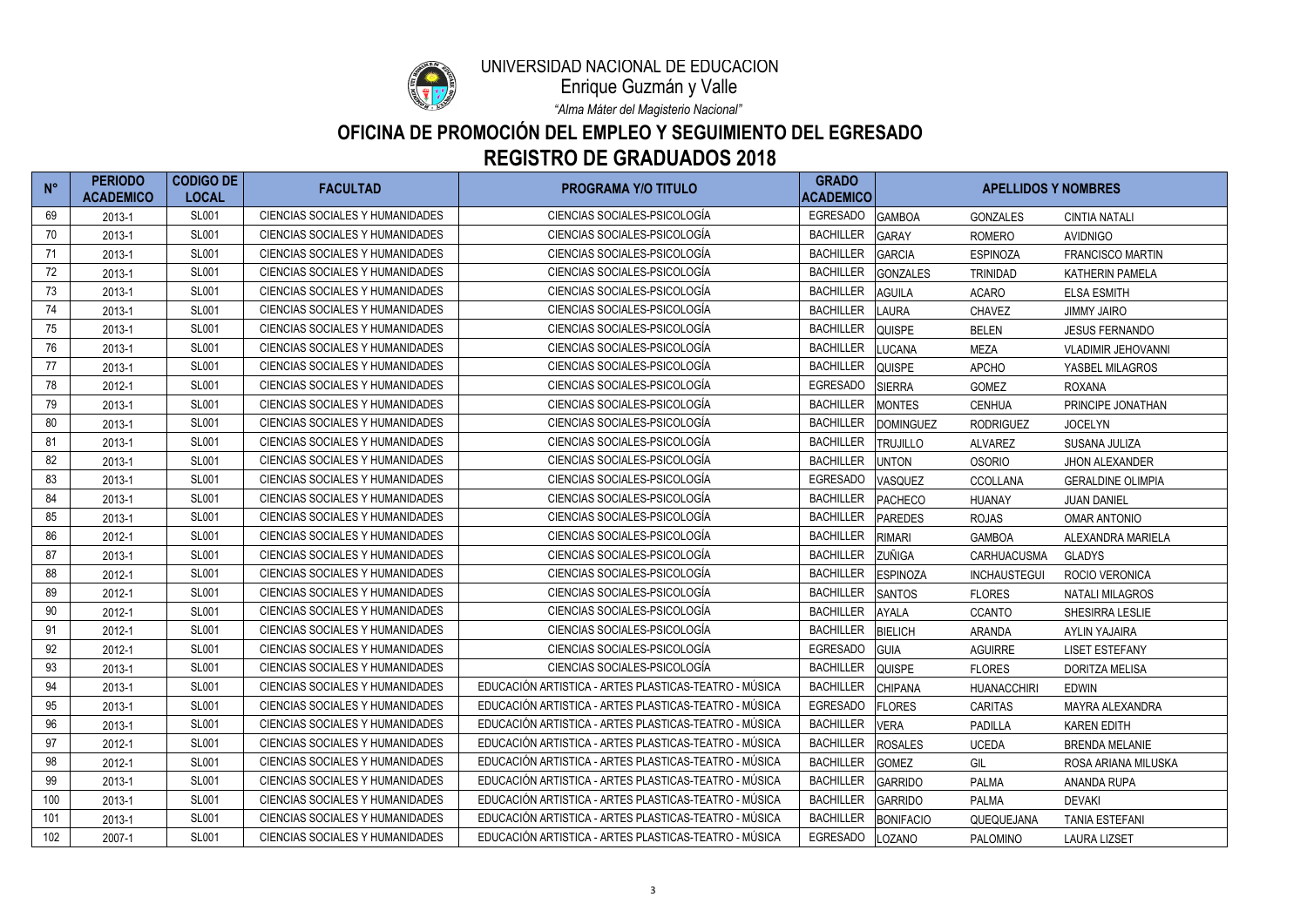

Enrique Guzmán y Valle

*"Alma Máter del Magisterio Nacional"*

| $N^{\circ}$ | <b>PERIODO</b><br><b>ACADEMICO</b> | <b>CODIGO DE</b><br><b>LOCAL</b> | <b>FACULTAD</b>                        | <b>PROGRAMA Y/O TITULO</b>                            | <b>GRADO</b><br><b>ACADEMICO</b> |                    | <b>APELLIDOS Y NOMBRES</b> |                         |
|-------------|------------------------------------|----------------------------------|----------------------------------------|-------------------------------------------------------|----------------------------------|--------------------|----------------------------|-------------------------|
| 103         | 2010-1                             | <b>SL001</b>                     | CIENCIAS SOCIALES Y HUMANIDADES        | EDUCACIÓN ARTISTICA - ARTES PLASTICAS-TEATRO - MÚSICA | <b>BACHILLER</b>                 | PINCO              | CALDERON                   | <b>EMILIA</b>           |
| 104         | 2011-1                             | <b>SL001</b>                     | <b>CIENCIAS SOCIALES Y HUMANIDADES</b> | EDUCACIÓN ARTISTICA - ARTES PLASTICAS-TEATRO - MÚSICA | <b>BACHILLER</b>                 | <b>CAMARENA</b>    | <b>CHAVARRIA</b>           | <b>JONATHAN JOB</b>     |
| 105         | 2009-1                             | <b>SL001</b>                     | <b>CIENCIAS SOCIALES Y HUMANIDADES</b> | EDUCACIÓN ARTISTICA - MÚSICA-TEATRO - ARTES PLÁSTICAS | <b>BACHILLER</b>                 | <b>SALAZAR</b>     | <b>MEDINA</b>              | MANUEL ALEXSANDRO       |
| 106         | 2013-1                             | <b>SL001</b>                     | CIENCIAS SOCIALES Y HUMANIDADES        | EDUCACIÓN ARTISTICA - MÚSICA-TEATRO - ARTES PLÁSTICAS | <b>BACHILLER</b>                 | <b>LOPEZ</b>       | <b>GUTIERREZ</b>           | SAUL ABELARDO           |
| 107         | 2013-1                             | <b>SL001</b>                     | <b>CIENCIAS SOCIALES Y HUMANIDADES</b> | EDUCACIÓN ARTISTICA - MÚSICA-TEATRO - ARTES PLÁSTICAS | <b>BACHILLER</b>                 | <b>GODOY</b>       | ANGELES                    | <b>JUAN SEBASTIAN</b>   |
| 108         | 2010-1                             | <b>SL001</b>                     | CIENCIAS SOCIALES Y HUMANIDADES        | EDUCACIÓN ARTISTICA - MÚSICA-TEATRO - ARTES PLÁSTICAS | <b>BACHILLER</b>                 | <b>ASMAT</b>       | LAZARO                     | MILAGROS VERONICA       |
| 109         | 2009-1                             | <b>SL001</b>                     | <b>CIENCIAS SOCIALES Y HUMANIDADES</b> | EDUCACIÓN ARTISTICA - MÚSICA-TEATRO - ARTES PLÁSTICAS | <b>BACHILLER</b>                 | <b>ZEGARRA</b>     | ASTUPIÑA                   | MAYRA ALEJANDRA         |
| 110         | 2013-1                             | <b>SL001</b>                     | <b>CIENCIAS SOCIALES Y HUMANIDADES</b> | EDUCACIÓN ARTISTICA - MÚSICA-TEATRO - ARTES PLÁSTICAS | <b>BACHILLER</b>                 | TERREL             | <b>TICSE</b>               | <b>CRISTHIAN ROBERT</b> |
| 111         | 2013-1                             | <b>SL001</b>                     | <b>CIENCIAS SOCIALES Y HUMANIDADES</b> | EDUCACIÓN ARTISTICA - MÚSICA-TEATRO - ARTES PLÁSTICAS | <b>BACHILLER</b>                 | <b>AGUIRRE</b>     | <b>CHACHI</b>              | GISELLA DEL ROCIO       |
| 112         | 2004-1                             | <b>SL001</b>                     | <b>CIENCIAS SOCIALES Y HUMANIDADES</b> | EDUCACIÓN ARTISTICA - TEATRO-ARTES PLÁSTICAS - MÚSICA | <b>EGRESADO</b>                  | <b>ROJAS</b>       | <b>HUARINGA</b>            | <b>CLERIDA MARIA</b>    |
| 113         | 2012-1                             | <b>SL001</b>                     | <b>CIENCIAS SOCIALES Y HUMANIDADES</b> | EDUCACIÓN ARTISTICA - TEATRO-ARTES PLÁSTICAS - MÚSICA | <b>BACHILLER</b>                 | <b>BALBIN</b>      | <b>SEGURA</b>              | <b>STEFANI MISHEL</b>   |
| 114         | 2013-1                             | <b>SL001</b>                     | <b>CIENCIAS SOCIALES Y HUMANIDADES</b> | EDUCACIÓN ARTISTICA - TEATRO-ARTES PLÁSTICAS - MÚSICA | <b>BACHILLER</b>                 | <b>SOLIS</b>       | <b>BUSTAMANTE</b>          | <b>MARTHA MAGALY</b>    |
| 115         | 2013-1                             | <b>SL001</b>                     | <b>CIENCIAS SOCIALES Y HUMANIDADES</b> | EDUCACIÓN ARTISTICA - TEATRO-ARTES PLÁSTICAS - MÚSICA | <b>TITULADO</b>                  | <b>NAVEZ</b>       | <b>CURASMA</b>             | <b>NOEMI ESTHER</b>     |
| 116         | 2013-1                             | <b>SL001</b>                     | <b>CIENCIAS SOCIALES Y HUMANIDADES</b> | EDUCACIÓN INTERCULTURAL BILINGUE-LENGUA ESPAÑOLA      | <b>BACHILLER</b>                 | <b>ROJAS</b>       | YUPANQUI                   | ANABEL                  |
| 117         | 2013-1                             | <b>SL001</b>                     | <b>CIENCIAS SOCIALES Y HUMANIDADES</b> | EDUCACIÓN INTERCULTURAL BILINGUE-LITERATURA           | <b>BACHILLER</b>                 | CCACCACHAHUA       | <b>HUAMANI</b>             | <b>BERTHA</b>           |
| 118         | 2003-1                             | <b>SL001</b>                     | <b>CIENCIAS SOCIALES Y HUMANIDADES</b> | FILOSOFIA-CIENCIAS SOCIALES                           | <b>BACHILLER</b>                 | <b>GALLEGOS</b>    | <b>LAURENTE</b>            | <b>ERNESTO</b>          |
| 119         | 2013-1                             | <b>SL001</b>                     | <b>CIENCIAS SOCIALES Y HUMANIDADES</b> | FRANCES-INGLÉS                                        | <b>BACHILLER</b>                 | <b>DIAZ</b>        | <b>BAUTISTA</b>            | <b>ESTEFANI PAMELA</b>  |
| 120         | 2013-1                             | <b>SL001</b>                     | <b>CIENCIAS SOCIALES Y HUMANIDADES</b> | FRANCES-INGLÉS                                        | <b>BACHILLER</b>                 | <b>LANOS</b>       | <b>DURAN</b>               | <b>JUDITH</b>           |
| 121         | 2013-1                             | <b>SL001</b>                     | <b>CIENCIAS SOCIALES Y HUMANIDADES</b> | FRANCES-INGLÉS                                        | <b>BACHILLER</b>                 | <b>CUBA</b>        | QUISURUCO                  | <b>ANA MARIA</b>        |
| 122         | 2013-1                             | <b>SL001</b>                     | <b>CIENCIAS SOCIALES Y HUMANIDADES</b> | FRANCES-INGLÉS                                        | <b>EGRESADO</b>                  | PITA               | <b>MOZOMBITE</b>           | <b>KAREN EDITH</b>      |
| 123         | 2004-1                             | <b>SL001</b>                     | <b>CIENCIAS SOCIALES Y HUMANIDADES</b> | <b>HISTORIA-CIENCIAS SOCIALES</b>                     | <b>BACHILLER</b>                 | <b>OBANDO</b>      | ORELLANA                   | <b>HELI FRANK</b>       |
| 124         | 2001-1                             | <b>SL001</b>                     | <b>CIENCIAS SOCIALES Y HUMANIDADES</b> | <b>HISTORIA-CIENCIAS SOCIALES</b>                     | <b>BACHILLER</b>                 | <b>PEÑA</b>        | <b>SANCHEZ</b>             | <b>LUIS</b>             |
| 125         | 2013-1                             | <b>SL001</b>                     | <b>CIENCIAS SOCIALES Y HUMANIDADES</b> | <b>INGLES-ALEMAN</b>                                  | <b>BACHILLER</b>                 | <b>CONDORI</b>     | <b>SAAVEDRA</b>            | YESSENIA ELENA          |
| 126         | 2013-1                             | <b>SL001</b>                     | <b>CIENCIAS SOCIALES Y HUMANIDADES</b> | <b>INGLES-ALEMAN</b>                                  | <b>BACHILLER</b>                 | <b>FLORES</b>      | <b>CAPCHA</b>              | <b>KIMERLI NAOMI</b>    |
| 127         | 2013-1                             | <b>SL001</b>                     | CIENCIAS SOCIALES Y HUMANIDADES        | <b>INGLES-ALEMAN</b>                                  | <b>EGRESADO</b>                  | <b>BONIFACIO</b>   | <b>ATANACIO</b>            | LIZ ALEXANDRA ESTRELLA  |
| 128         | 2013-1                             | <b>SL001</b>                     | CIENCIAS SOCIALES Y HUMANIDADES        | <b>INGLES-ALEMAN</b>                                  | <b>BACHILLER</b>                 | GUTIERREZ          | <b>CHUPICA</b>             | STEPHANIE JAHAIRA       |
| 129         | 2012-1                             | <b>SL001</b>                     | CIENCIAS SOCIALES Y HUMANIDADES        | <b>INGLES-ALEMAN</b>                                  | <b>BACHILLER</b>                 | <b>SIXI</b>        | <b>LOPEZ</b>               | YULIANA DANIA           |
| 130         | 2013-1                             | <b>SL001</b>                     | CIENCIAS SOCIALES Y HUMANIDADES        | <b>INGLES-ALEMAN</b>                                  | <b>BACHILLER</b>                 | <b>ARANDA</b>      | <b>ESCALANTE</b>           | <b>DIGNA LIZBETH</b>    |
| 131         | 2013-1                             | <b>SL001</b>                     | CIENCIAS SOCIALES Y HUMANIDADES        | <b>INGLES-ALEMAN</b>                                  | <b>BACHILLER</b>                 | <b>ORTEGA</b>      | <b>AMPUDIA</b>             | <b>GABRIELA RAQUEL</b>  |
| 132         | 2013-1                             | <b>SL001</b>                     | CIENCIAS SOCIALES Y HUMANIDADES        | <b>INGLES-ALEMAN</b>                                  | <b>BACHILLER</b>                 | QUIO               | <b>GUERRA</b>              | ROCIO BELU              |
| 133         | 2013-1                             | <b>SL001</b>                     | CIENCIAS SOCIALES Y HUMANIDADES        | <b>INGLES-ALEMAN</b>                                  | <b>EGRESADO</b>                  | <b>CHUQUIYAURI</b> | HUAYASCACHI                | <b>HECTOR</b>           |
| 134         | 2012-1                             | <b>SL001</b>                     | <b>CIENCIAS SOCIALES Y HUMANIDADES</b> | INGLES-ESPAÑOL COMO LENGUA EXTRANJERA                 | <b>BACHILLER</b>                 | <b>BENDEZU</b>     | TAPIA                      | <b>EVELING FIORELA</b>  |
| 135         | 2013-1                             | <b>SL001</b>                     | CIENCIAS SOCIALES Y HUMANIDADES        | INGLES-ESPAÑOL COMO LENGUA EXTRANJERA                 | <b>BACHILLER</b>                 | <b>SANCHEZ</b>     | <b>LOBATO</b>              | <b>NEISER</b>           |
| 136         | 2013-1                             | <b>SL001</b>                     | CIENCIAS SOCIALES Y HUMANIDADES        | INGLES-ESPAÑOL COMO LENGUA EXTRANJERA                 | <b>BACHILLER</b>                 | <b>CAMPOMANEZ</b>  | GOMEZ                      | <b>NATALY</b>           |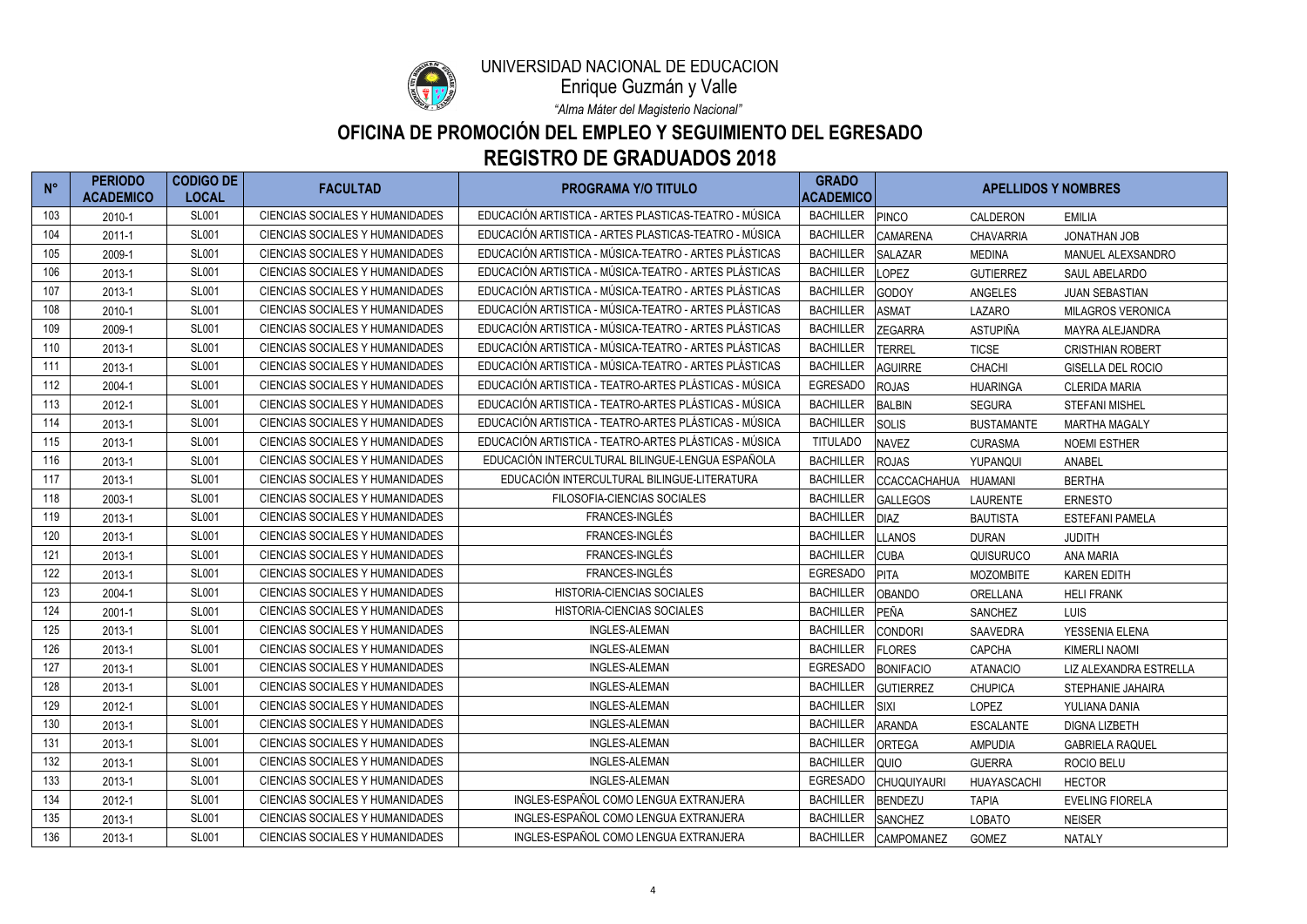

Enrique Guzmán y Valle

*"Alma Máter del Magisterio Nacional"*

| $N^{\circ}$ | <b>PERIODO</b><br><b>ACADEMICO</b> | <b>CODIGO DE</b><br><b>LOCAL</b> | <b>FACULTAD</b>                        | <b>PROGRAMA Y/O TITULO</b>            | <b>GRADO</b><br><b>ACADEMICO</b> |                 | <b>APELLIDOS Y NOMBRES</b> |                             |  |
|-------------|------------------------------------|----------------------------------|----------------------------------------|---------------------------------------|----------------------------------|-----------------|----------------------------|-----------------------------|--|
| 137         | 2013-1                             | <b>SL001</b>                     | CIENCIAS SOCIALES Y HUMANIDADES        | INGLES-ESPAÑOL COMO LENGUA EXTRANJERA | <b>BACHILLER</b>                 | <b>CARRERA</b>  | <b>ALCAZAR</b>             | SOPHYA CASSANDRA ODETTE     |  |
| 138         | 2013-1                             | <b>SL001</b>                     | <b>CIENCIAS SOCIALES Y HUMANIDADES</b> | INGLES-ESPAÑOL COMO LENGUA EXTRANJERA | <b>BACHILLER</b>                 | SANCHEZ         | LUME                       | <b>MELISSA</b>              |  |
| 139         | 2005-1                             | <b>SL001</b>                     | <b>CIENCIAS SOCIALES Y HUMANIDADES</b> | INGLES-ESPAÑOL COMO LENGUA EXTRANJERA | <b>BACHILLER</b>                 | <b>CACHUAN</b>  | LLACTAHUAMAN               | <b>JAZMIN</b>               |  |
| 140         | 2005-1                             | <b>SL001</b>                     | <b>CIENCIAS SOCIALES Y HUMANIDADES</b> | INGLES-ESPAÑOL COMO LENGUA EXTRANJERA | <b>BACHILLER</b>                 | LOAYZA          | <b>DEMARINI</b>            | <b>JESSICA PATRICIA</b>     |  |
| 141         | 2013-1                             | <b>SL001</b>                     | CIENCIAS SOCIALES Y HUMANIDADES        | INGLES-ESPAÑOL COMO LENGUA EXTRANJERA | <b>BACHILLER</b>                 | <b>CURAS</b>    | <b>FELIX</b>               | ANDREA DEL PILAR            |  |
| 142         | 2013-1                             | <b>SL001</b>                     | <b>CIENCIAS SOCIALES Y HUMANIDADES</b> | INGLES-ESPAÑOL COMO LENGUA EXTRANJERA | <b>EGRESADO</b>                  | <b>HUANACO</b>  | LOZANO                     | <b>JACQUELINE DIRCE</b>     |  |
| 143         | 2013-1                             | <b>SL001</b>                     | <b>CIENCIAS SOCIALES Y HUMANIDADES</b> | INGLES-ESPAÑOL COMO LENGUA EXTRANJERA | <b>BACHILLER</b>                 | <b>MUJICA</b>   | <b>ARROYO</b>              | ELIDA BEATRIZ               |  |
| 144         | 2012-1                             | <b>SL001</b>                     | <b>CIENCIAS SOCIALES Y HUMANIDADES</b> | INGLES-ESPAÑOL COMO LENGUA EXTRANJERA | <b>BACHILLER</b>                 | <b>CAMAYO</b>   | <b>CORIÑAUPA</b>           | MILAGROS JERALDINE          |  |
| 145         | 2012-1                             | <b>SL001</b>                     | CIENCIAS SOCIALES Y HUMANIDADES        | INGLES-ESPAÑOL COMO LENGUA EXTRANJERA | <b>BACHILLER</b>                 | <b>HOYOS</b>    | <b>RAMOS</b>               | <b>EDITH MARILU</b>         |  |
| 146         | 2013-1                             | <b>SL001</b>                     | CIENCIAS SOCIALES Y HUMANIDADES        | <b>INGLES-FRANCES</b>                 | <b>BACHILLER</b>                 | <b>URBANO</b>   | <b>TINEO</b>               | <b>RUTH RAYDA</b>           |  |
| 147         | 2013-1                             | <b>SL001</b>                     | CIENCIAS SOCIALES Y HUMANIDADES        | <b>INGLES-FRANCES</b>                 | <b>BACHILLER</b>                 | <b>UBA</b>      | ZAMATA                     | <b>KETTY MARLENE</b>        |  |
| 148         | 2013-1                             | <b>SL001</b>                     | CIENCIAS SOCIALES Y HUMANIDADES        | <b>INGLES-FRANCES</b>                 | <b>BACHILLER</b>                 | <b>MELENDEZ</b> | <b>HUALINGA</b>            | <b>ERIKA NIEVES</b>         |  |
| 149         | 2013-1                             | <b>SL001</b>                     | CIENCIAS SOCIALES Y HUMANIDADES        | <b>INGLES-FRANCES</b>                 | <b>BACHILLER</b>                 | <b>ROJAS</b>    | <b>SOTO</b>                | <b>SHEILA MICAELA</b>       |  |
| 150         | 2013-1                             | <b>SL001</b>                     | <b>CIENCIAS SOCIALES Y HUMANIDADES</b> | <b>INGLES-FRANCES</b>                 | <b>BACHILLER</b>                 | <b>ROJAS</b>    | <b>RODRIGUEZ</b>           | <b>ELIZBETH KATHERINE</b>   |  |
| 151         | 2013-1                             | <b>SL001</b>                     | <b>CIENCIAS SOCIALES Y HUMANIDADES</b> | <b>INGLES-FRANCES</b>                 | <b>BACHILLER</b>                 | <b>LAURA</b>    | <b>DIAZ</b>                | LORENA GUADALUPE            |  |
| 152         | 2013-1                             | <b>SL001</b>                     | CIENCIAS SOCIALES Y HUMANIDADES        | <b>INGLES-FRANCES</b>                 | <b>BACHILLER</b>                 | <b>JORGE</b>    | <b>DIAZ</b>                | <b>ROMIL</b>                |  |
| 153         | 2013-1                             | <b>SL001</b>                     | CIENCIAS SOCIALES Y HUMANIDADES        | <b>INGLES-FRANCES</b>                 | <b>BACHILLER</b>                 | <b>HUAMAN</b>   | <b>HUACCALSAICO</b>        | <b>KATHERIN IRINIA</b>      |  |
| 154         | 2013-1                             | <b>SL001</b>                     | CIENCIAS SOCIALES Y HUMANIDADES        | <b>INGLES-FRANCES</b>                 | <b>BACHILLER</b>                 | <b>CHAVEZ</b>   | <b>ABARCA</b>              | <b>ROSSMERY WENDY</b>       |  |
| 155         | 2013-1                             | <b>SL001</b>                     | CIENCIAS SOCIALES Y HUMANIDADES        | <b>INGLES-FRANCES</b>                 | <b>BACHILLER</b>                 | YANAVILCA       | <b>RAMOS</b>               | <b>MARIELA ROSMERY</b>      |  |
| 156         | 2012-1                             | <b>SL001</b>                     | <b>CIENCIAS SOCIALES Y HUMANIDADES</b> | <b>INGLES-FRANCES</b>                 | <b>BACHILLER</b>                 | CHANCAHUAÑA     | <b>ESPINOZA</b>            | <b>DIANA CAROLA</b>         |  |
| 157         | $2011 - 1$                         | <b>SL001</b>                     | CIENCIAS SOCIALES Y HUMANIDADES        | <b>INGLES-FRANCES</b>                 | <b>BACHILLER</b>                 | <b>LAPA</b>     | <b>QUISPE</b>              | ELIZABETH BENEDICTA         |  |
| 158         | $2011 - 1$                         | <b>SL001</b>                     | <b>CIENCIAS SOCIALES Y HUMANIDADES</b> | <b>INGLES-FRANCES</b>                 | <b>BACHILLER</b>                 | MALDONADO       | <b>PAJA</b>                | <b>MELINA MAGDALENA</b>     |  |
| 159         | 2010-1                             | <b>SL001</b>                     | CIENCIAS SOCIALES Y HUMANIDADES        | <b>INGLES-FRANCES</b>                 | <b>BACHILLER</b>                 | <b>CABRERA</b>  | <b>JAUREGUI</b>            | <b>INES ANGELA VICTORIA</b> |  |
| 160         | 2010-1                             | <b>SL001</b>                     | <b>CIENCIAS SOCIALES Y HUMANIDADES</b> | <b>INGLES-FRANCES</b>                 | <b>BACHILLER</b>                 | <b>ARIAS</b>    | <b>GUTIERREZ</b>           | <b>KRISTHIN LISBETH</b>     |  |
| 161         | 2005-1                             | <b>SL001</b>                     | CIENCIAS SOCIALES Y HUMANIDADES        | <b>INGLES-FRANCES</b>                 | <b>BACHILLER</b>                 | <b>NEYRA</b>    | <b>MELENDEZ</b>            | <b>EDGARDO ROBIN</b>        |  |
| 162         | 2013-1                             | <b>SL001</b>                     | CIENCIAS SOCIALES Y HUMANIDADES        | INGLES-FRANCES                        | <b>BACHILLER</b>                 | <b>CARDENAS</b> | <b>CHUNA</b>               | LILIANA ALEXANDRA           |  |
| 163         | 2013-1                             | <b>SL001</b>                     | CIENCIAS SOCIALES Y HUMANIDADES        | INGLES-FRANCES                        | <b>BACHILLER</b>                 | <b>CALDERON</b> | <b>QUISPE</b>              | <b>MARIA ISABEL</b>         |  |
| 164         | 2013-1                             | <b>SL001</b>                     | CIENCIAS SOCIALES Y HUMANIDADES        | INGLES-FRANCES                        | <b>BACHILLER</b>                 | <b>CABRERA</b>  | <b>FLORES</b>              | STEFANY ARACELY             |  |
| 165         | 2012-1                             | <b>SL001</b>                     | CIENCIAS SOCIALES Y HUMANIDADES        | INGLES-FRANCES                        | <b>BACHILLER</b>                 | <b>FLORES</b>   | <b>VILLANTOY</b>           | <b>LUCY IVANNA</b>          |  |
| 166         | 2012-1                             | <b>SL001</b>                     | CIENCIAS SOCIALES Y HUMANIDADES        | INGLES-FRANCES                        | <b>BACHILLER</b>                 | <b>LIBERATO</b> | CARDENAS                   | THALIA TATIANA              |  |
| 167         | 2013-1                             | <b>SL001</b>                     | CIENCIAS SOCIALES Y HUMANIDADES        | INGLES-ITALIANO                       | <b>BACHILLER</b>                 | <b>CALIXTO</b>  | <b>SERNA</b>               | ABEL FRANCISCO              |  |
| 168         | 2012-1                             | <b>SL001</b>                     | CIENCIAS SOCIALES Y HUMANIDADES        | INGLES-ITALIANO                       | <b>EGRESADO</b>                  | <b>ESTRADA</b>  | <b>JACAICUCHO</b>          | <b>JOSELYN YAJAIRA</b>      |  |
| 169         | $2011 - 1$                         | <b>SL001</b>                     | CIENCIAS SOCIALES Y HUMANIDADES        | INGLES-ITALIANO                       | <b>BACHILLER</b>                 | <b>ALFARO</b>   | <b>BECERRA</b>             | <b>INGRID MAGALI</b>        |  |
| 170         | 2013-1                             | <b>SL001</b>                     | CIENCIAS SOCIALES Y HUMANIDADES        | INGLES-ITALIANO                       | <b>BACHILLER</b>                 | <b>SOLIS</b>    | VEGA                       | <b>JOSELYN PATRICIA</b>     |  |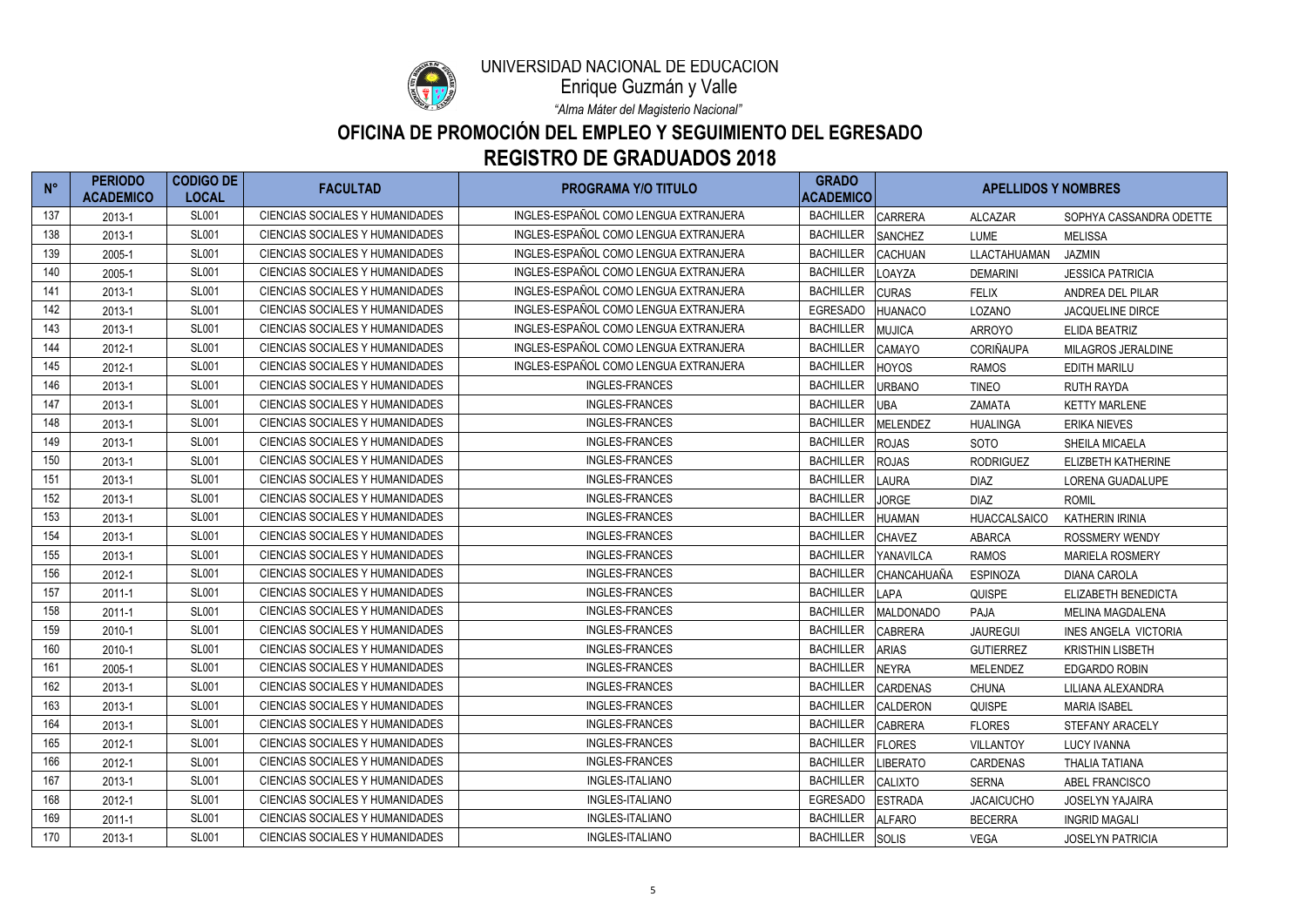

Enrique Guzmán y Valle

*"Alma Máter del Magisterio Nacional"*

| $N^{\circ}$ | <b>PERIODO</b><br><b>ACADEMICO</b> | <b>CODIGO DE</b><br><b>LOCAL</b> | <b>FACULTAD</b>                        | <b>PROGRAMA Y/O TITULO</b> | <b>GRADO</b><br><b>ACADEMICO</b> |                   | <b>APELLIDOS Y NOMBRES</b> |                         |
|-------------|------------------------------------|----------------------------------|----------------------------------------|----------------------------|----------------------------------|-------------------|----------------------------|-------------------------|
| 171         | 2001-1                             | <b>SL001</b>                     | CIENCIAS SOCIALES Y HUMANIDADES        | INGLES-ITALIANO            | <b>EGRESADO</b>                  | <b>CONDEZO</b>    | <b>ESCOBAL</b>             | YOLANDA ERIKA           |
| 172         | 2003-1                             | <b>SL001</b>                     | <b>CIENCIAS SOCIALES Y HUMANIDADES</b> | INGLES-ITALIANO            | <b>BACHILLER</b>                 | <b>RAMOS</b>      | ZAPATA                     | <b>KAREN ELIZABETH</b>  |
| 173         | $2011 - 1$                         | <b>SL001</b>                     | CIENCIAS SOCIALES Y HUMANIDADES        | INGLES-ITALIANO            | <b>BACHILLER</b>                 | <b>CHAVEZ</b>     | <b>OREJON</b>              | <b>SILVIA</b>           |
| 174         | 2013-1                             | <b>SL001</b>                     | CIENCIAS SOCIALES Y HUMANIDADES        | INGLES-ITALIANO            | <b>BACHILLER</b>                 | <b>MORENO</b>     | <b>CONTRERAS</b>           | <b>LIZBETH JASMIN</b>   |
| 175         | 2004-1                             | <b>SL001</b>                     | CIENCIAS SOCIALES Y HUMANIDADES        | INGLES-ITALIANO            | <b>EGRESADO</b>                  | <b>CHUCO</b>      | <b>HUAYNATE</b>            | <b>MARIA ELENA</b>      |
| 176         | 2013-1                             | <b>SL001</b>                     | <b>CIENCIAS SOCIALES Y HUMANIDADES</b> | INGLES-ITALIANO            | <b>BACHILLER</b>                 | <b>VILCHES</b>    | <b>FLORES</b>              | <b>BETHZABE TATIANA</b> |
| 177         | 2010-1                             | <b>SL001</b>                     | <b>CIENCIAS SOCIALES Y HUMANIDADES</b> | INGLES-ITALIANO            | <b>BACHILLER</b>                 | <b>CORNEJO</b>    | <b>OROS</b>                | ROBBY WYLLY'S           |
| 178         | 2013-1                             | <b>SL001</b>                     | <b>CIENCIAS SOCIALES Y HUMANIDADES</b> | INGLES-ITALIANO            | <b>BACHILLER</b>                 | <b>CALDERON</b>   | <b>QUISPE</b>              | <b>MARIA CRISTINA</b>   |
| 179         | 2013-1                             | <b>SL001</b>                     | <b>CIENCIAS SOCIALES Y HUMANIDADES</b> | <b>INGLES-ITALIANO</b>     | <b>BACHILLER</b>                 | <b>SEGURA</b>     | <b>QUISPE</b>              | SARIT EVELYN            |
| 180         | 2013-1                             | <b>SL001</b>                     | <b>CIENCIAS SOCIALES Y HUMANIDADES</b> | <b>INGLES-ITALIANO</b>     | <b>BACHILLER</b>                 | <b>SUYCO</b>      | <b>QUISPE</b>              | JEAN CARLO ADOLFO       |
| 181         | 2013-1                             | <b>SL001</b>                     | CIENCIAS SOCIALES Y HUMANIDADES        | <b>INGLES-ITALIANO</b>     | <b>BACHILLER</b>                 | <b>CHACON</b>     | <b>MORA</b>                | <b>DIANA BEATRIZ</b>    |
| 182         | 2013-1                             | <b>SL001</b>                     | <b>CIENCIAS SOCIALES Y HUMANIDADES</b> | INGLES-ITALIANO            | <b>BACHILLER</b>                 | <b>TUNCAR</b>     | <b>LIMACHI</b>             | <b>LILI MILAGROS</b>    |
| 183         | 2013-1                             | <b>SL001</b>                     | <b>CIENCIAS SOCIALES Y HUMANIDADES</b> | INGLES-ITALIANO            | <b>EGRESADO</b>                  | <b>YARO</b>       | ZAPATA                     | PATRICIA CAROLINA       |
| 184         | 2013-1                             | <b>SL001</b>                     | <b>CIENCIAS SOCIALES Y HUMANIDADES</b> | <b>INGLES-ITALIANO</b>     | <b>BACHILLER</b>                 | <b>ALFARO</b>     | <b>VARGAS</b>              | <b>NILTON OMAR</b>      |
| 185         | $2011 - 1$                         | <b>SL001</b>                     | <b>CIENCIAS SOCIALES Y HUMANIDADES</b> | INGLES-ITALIANO            | <b>BACHILLER</b>                 | <b>ROJAS</b>      | <b>HUARANCAY</b>           | YOSELYN DAYANA          |
| 186         | 2009-1                             | <b>SL001</b>                     | <b>CIENCIAS SOCIALES Y HUMANIDADES</b> | <b>INGLES-ITALIANO</b>     | <b>BACHILLER</b>                 | <b>BARRIENTOS</b> | <b>TORRES</b>              | <b>MARIO DAVID</b>      |
| 187         | 2012-1                             | <b>SL001</b>                     | CIENCIAS SOCIALES Y HUMANIDADES        | INGLES-ITALIANO            | <b>BACHILLER</b>                 | <b>MEDINA</b>     | <b>RODRIGUEZ</b>           | <b>MEIBY GRACIELA</b>   |
| 188         | 2013-1                             | <b>SL001</b>                     | <b>CIENCIAS SOCIALES Y HUMANIDADES</b> | LENGUA ESPAÑOLA-INGLÉS     | <b>BACHILLER</b>                 | JULCAMAYAN        | <b>CHAGUA</b>              | <b>CINTYA ESTEFANI</b>  |
| 189         | 2012-1                             | <b>SL001</b>                     | <b>CIENCIAS SOCIALES Y HUMANIDADES</b> | LENGUA ESPAÑOLA-INGLÉS     | <b>BACHILLER</b>                 | DE LA PAZ         | PALOMINO                   | <b>FELIPE</b>           |
| 190         | 2013-1                             | <b>SL001</b>                     | <b>CIENCIAS SOCIALES Y HUMANIDADES</b> | LENGUA ESPAÑOLA-INGLÉS     | <b>BACHILLER</b>                 | <b>LIMAQUISPE</b> | <b>HUAMAN</b>              | <b>RITA YOLITA</b>      |
| 191         | 2006-1                             | <b>SL001</b>                     | <b>CIENCIAS SOCIALES Y HUMANIDADES</b> | LENGUA ESPAÑOLA-INGLÉS     | <b>BACHILLER</b>                 | <b>ESPIRITU</b>   | <b>TOVAR</b>               | <b>ELI ENER</b>         |
| 192         | 2012-1                             | <b>SL001</b>                     | CIENCIAS SOCIALES Y HUMANIDADES        | LENGUA ESPAÑOLA-INGLÉS     | <b>BACHILLER</b>                 | <b>PAREDES</b>    | <b>MAYURI</b>              | EVELYN DEL CARMEN       |
| 193         | 2006-1                             | <b>SL001</b>                     | <b>CIENCIAS SOCIALES Y HUMANIDADES</b> | LENGUA ESPAÑOLA-INGLÉS     | <b>BACHILLER</b>                 | <b>OTERO</b>      | <b>LLOCCE</b>              | <b>IRMA VICTORIA</b>    |
| 194         | 2012-1                             | <b>SL001</b>                     | <b>CIENCIAS SOCIALES Y HUMANIDADES</b> | LENGUA ESPAÑOLA-INGLÉS     | <b>BACHILLER</b>                 | <b>ALARCON</b>    | <b>TALAVERANO</b>          | <b>KAREN SIRENA</b>     |
| 195         | 2012-1                             | <b>SL001</b>                     | CIENCIAS SOCIALES Y HUMANIDADES        | LENGUA ESPAÑOLA-INGLÉS     | BACHILLER RUA                    |                   | YLLACONZA                  | <b>JESUS MANUEL</b>     |
| 196         | 2008-1                             | <b>SL001</b>                     | CIENCIAS SOCIALES Y HUMANIDADES        | LENGUA ESPAÑOLA-INGLÉS     | <b>BACHILLER</b>                 | <b>QUISPE</b>     | GOMEZ                      | <b>JUAN MANUEL</b>      |
| 197         | 2012-1                             | <b>SL001</b>                     | CIENCIAS SOCIALES Y HUMANIDADES        | LENGUA ESPAÑOLA-INGLÉS     | <b>BACHILLER</b>                 | <b>MAURY</b>      | CONDE                      | <b>NELLY</b>            |
| 198         | 2013-1                             | <b>SL001</b>                     | CIENCIAS SOCIALES Y HUMANIDADES        | LENGUA ESPAÑOLA-LITERATURA | <b>BACHILLER</b>                 | <b>HUAYRE</b>     | <b>HUARINGA</b>            | <b>ANTHONY WILLIAM</b>  |
| 199         | 2013-1                             | <b>SL001</b>                     | CIENCIAS SOCIALES Y HUMANIDADES        | LENGUA ESPAÑOLA-LITERATURA | <b>EGRESADO</b>                  | <b>MESCUA</b>     | <b>FLORES</b>              | <b>JORDAN LUIS</b>      |
| 200         | 2013-1                             | <b>SL001</b>                     | CIENCIAS SOCIALES Y HUMANIDADES        | LENGUA ESPAÑOLA-LITERATURA | <b>BACHILLER</b>                 | <b>LEDESMA</b>    | <b>CHAHUA</b>              | <b>INA ISABEL</b>       |
| 201         | 2013-1                             | <b>SL001</b>                     | CIENCIAS SOCIALES Y HUMANIDADES        | LENGUA ESPAÑOLA-LITERATURA | <b>BACHILLER</b>                 | DELGADO           | <b>CHAVEZ</b>              | SANDRA VANESSA          |
| 202         | 2013-1                             | <b>SL001</b>                     | CIENCIAS SOCIALES Y HUMANIDADES        | LENGUA ESPAÑOLA-LITERATURA | <b>BACHILLER</b>                 | <b>BALDEON</b>    | <b>BAEZ</b>                | <b>JESSICA</b>          |
| 203         | 2012-1                             | <b>SL001</b>                     | CIENCIAS SOCIALES Y HUMANIDADES        | LENGUA ESPAÑOLA-LITERATURA | <b>BACHILLER</b>                 | <b>CHIRINOS</b>   | <b>PEREZ</b>               | ROGER FERNANDO          |
| 204         | 2012-1                             | <b>SL001</b>                     | CIENCIAS SOCIALES Y HUMANIDADES        | LENGUA ESPAÑOLA-LITERATURA | <b>BACHILLER</b>                 | <b>AGUILAR</b>    | <b>FLORES</b>              | <b>AMERICO</b>          |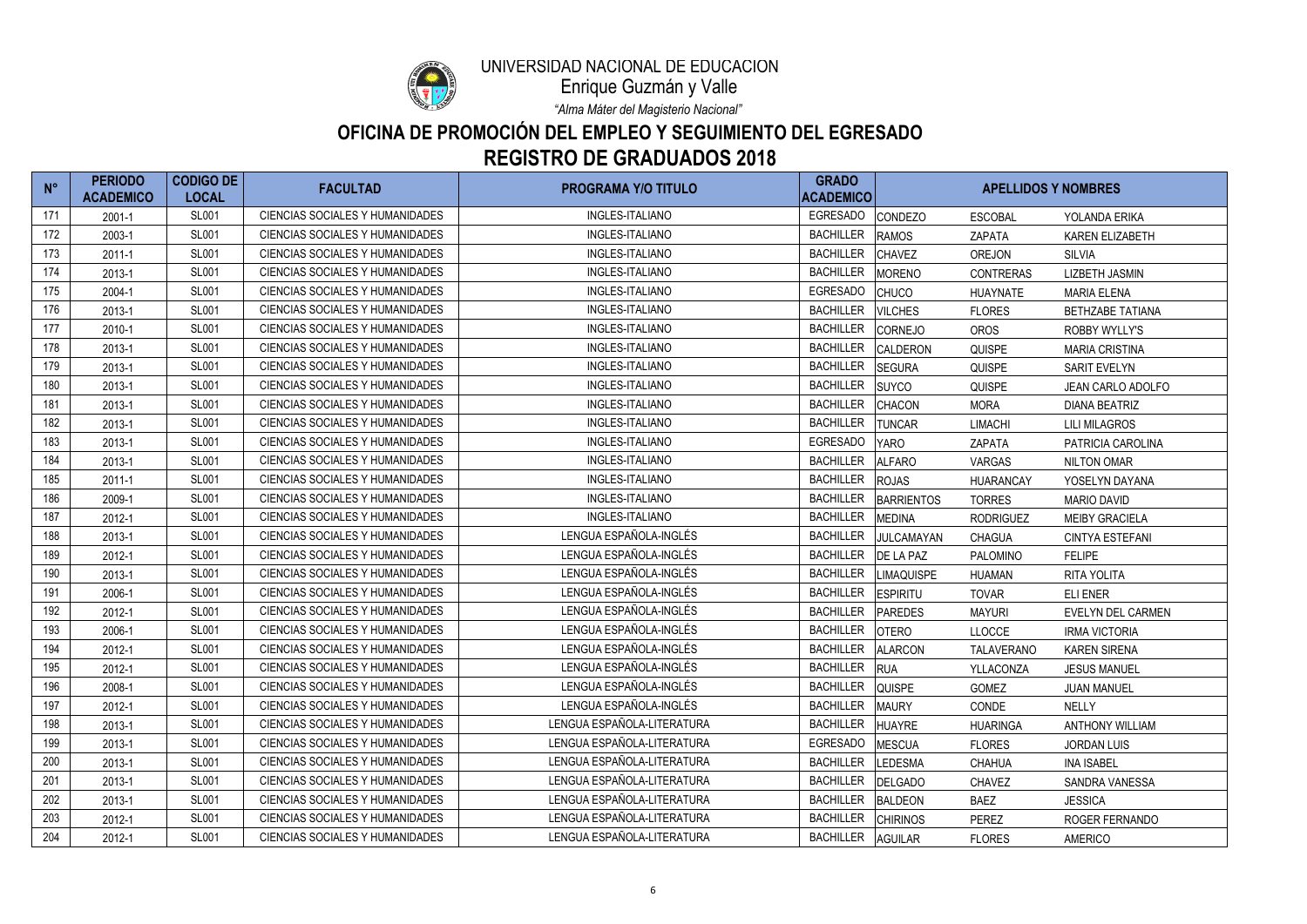

Enrique Guzmán y Valle

*"Alma Máter del Magisterio Nacional"*

| $N^{\circ}$ | <b>PERIODO</b><br><b>ACADEMICO</b> | <b>CODIGO DE</b><br><b>LOCAL</b> | <b>FACULTAD</b>                        | <b>PROGRAMA Y/O TITULO</b> | <b>GRADO</b><br><b>ACADEMICO</b> |                    | <b>APELLIDOS Y NOMBRES</b> |                          |
|-------------|------------------------------------|----------------------------------|----------------------------------------|----------------------------|----------------------------------|--------------------|----------------------------|--------------------------|
| 205         | 2012-1                             | <b>SL001</b>                     | <b>CIENCIAS SOCIALES Y HUMANIDADES</b> | LENGUA ESPAÑOLA-LITERATURA | <b>BACHILLER</b>                 | <b>COICA</b>       | PEREDA                     | <b>HELEN FABIOLA</b>     |
| 206         | $2011 - 1$                         | <b>SL001</b>                     | <b>CIENCIAS SOCIALES Y HUMANIDADES</b> | LENGUA ESPAÑOLA-LITERATURA | <b>BACHILLER</b>                 | <b>CONDORI</b>     | <b>CONDORI</b>             | <b>JOISY HAYDEE</b>      |
| 207         | $2011 - 1$                         | <b>SL001</b>                     | <b>CIENCIAS SOCIALES Y HUMANIDADES</b> | LENGUA ESPAÑOLA-LITERATURA | <b>BACHILLER</b>                 | <b>TUANAMA</b>     | <b>TAPULLIMA</b>           | <b>HEIDI MARICRUZ</b>    |
| 208         | $2011 - 1$                         | <b>SL001</b>                     | <b>CIENCIAS SOCIALES Y HUMANIDADES</b> | LENGUA ESPAÑOLA-LITERATURA | <b>BACHILLER</b>                 | <b>CARHUARICRA</b> | <b>LEON</b>                | <b>DIANA JURICA</b>      |
| 209         | 2010-1                             | <b>SL001</b>                     | <b>CIENCIAS SOCIALES Y HUMANIDADES</b> | LENGUA ESPAÑOLA-LITERATURA | <b>BACHILLER</b>                 | <b>BAUTISTA</b>    | <b>AGUILAR</b>             | <b>CIRILO</b>            |
| 210         | 2009-1                             | <b>SL001</b>                     | CIENCIAS SOCIALES Y HUMANIDADES        | LENGUA ESPAÑOLA-LITERATURA | <b>BACHILLER</b>                 | <b>HUAYA</b>       | CANAYO                     | <b>IRENE</b>             |
| 211         | 2009-1                             | <b>SL001</b>                     | CIENCIAS SOCIALES Y HUMANIDADES        | LENGUA ESPAÑOLA-LITERATURA | <b>BACHILLER</b>                 | <b>CASTRO</b>      | ZUASNABAR                  | SHEYLA SILVANA           |
| 212         | 2007-1                             | <b>SL001</b>                     | <b>CIENCIAS SOCIALES Y HUMANIDADES</b> | LENGUA ESPAÑOLA-LITERATURA | <b>BACHILLER</b>                 | MENDOZA            | <b>LLALLI</b>              | <b>TANIA GEOVANA</b>     |
| 213         | 2013-1                             | <b>SL001</b>                     | <b>CIENCIAS SOCIALES Y HUMANIDADES</b> | LENGUA ESPAÑOLA-LITERATURA | <b>BACHILLER</b>                 | <b>CCAHUANA</b>    | <b>HUAMAN</b>              | <b>SILVIA</b>            |
| 214         | 2013-1                             | <b>SL001</b>                     | CIENCIAS SOCIALES Y HUMANIDADES        | LENGUA ESPAÑOLA-LITERATURA | <b>BACHILLER</b>                 | <b>RODRIGUEZ</b>   | <b>CONDORI</b>             | <b>JOSIAS</b>            |
| 215         | 2013-1                             | <b>SL001</b>                     | CIENCIAS SOCIALES Y HUMANIDADES        | LENGUA ESPAÑOLA-LITERATURA | <b>BACHILLER</b>                 | <b>CACSIRE</b>     | CORDOVA                    | YENIFER FRANSISCA        |
| 216         | 2013-1                             | <b>SL001</b>                     | <b>CIENCIAS SOCIALES Y HUMANIDADES</b> | LENGUA ESPAÑOLA-LITERATURA | <b>BACHILLER</b>                 | <b>BERNARDO</b>    | MALMA                      | <b>JENIFER CLAUDIA</b>   |
| 217         | 2013-1                             | <b>SL001</b>                     | CIENCIAS SOCIALES Y HUMANIDADES        | LENGUA ESPAÑOLA-LITERATURA | <b>BACHILLER</b>                 | <b>BARRETO</b>     | <b>MENDOZA</b>             | <b>GIANNINA MADELY</b>   |
| 218         | 2012-1                             | <b>SL001</b>                     | <b>CIENCIAS SOCIALES Y HUMANIDADES</b> | LENGUA ESPAÑOLA-LITERATURA | <b>BACHILLER</b>                 | <b>JOACHIN</b>     | ARQQUE                     | <b>DINA REBECA</b>       |
| 219         | 2012-1                             | <b>SL001</b>                     | CIENCIAS SOCIALES Y HUMANIDADES        | LENGUA ESPAÑOLA-LITERATURA | <b>BACHILLER</b>                 | <b>MANRIQUE</b>    | <b>PARIAN</b>              | <b>DENISSE</b>           |
| 220         | 2013-1                             | <b>SL001</b>                     | CIENCIAS SOCIALES Y HUMANIDADES        | LENGUA ESPAÑOLA-LITERATURA | <b>BACHILLER</b>                 | <b>VILA</b>        | <b>FLORES</b>              | <b>ALLISON GABRIELA</b>  |
| 221         | 2013-1                             | <b>SL001</b>                     | <b>CIENCIAS SOCIALES Y HUMANIDADES</b> | LENGUA ESPAÑOLA-LITERATURA | <b>BACHILLER</b>                 | <b>FARFAN</b>      | DE LA CRUZ                 | <b>LUIS ALBERTO</b>      |
| 222         | 2013-1                             | <b>SL001</b>                     | CIENCIAS SOCIALES Y HUMANIDADES        | LENGUA ESPAÑOLA-LITERATURA | <b>TITULADO</b>                  | <b>VALGA</b>       | <b>SAVERO</b>              | <b>WUILLIAM ALBERTO</b>  |
| 223         | 2012-1                             | <b>SL001</b>                     | <b>CIENCIAS SOCIALES Y HUMANIDADES</b> | LENGUA ESPAÑOLA-LITERATURA | <b>BACHILLER</b>                 | <b>CANCHARI</b>    | <b>CHAVEZ</b>              | <b>LAURA ESTHER</b>      |
| 224         | $2011 - 1$                         | <b>SL001</b>                     | CIENCIAS SOCIALES Y HUMANIDADES        | LITERATURA-LENGUA ESPAÑOLA | <b>BACHILLER</b>                 | <b>GONZALES</b>    | <b>HUAYLINOS</b>           | <b>LIZBETH DANAE</b>     |
| 225         | 2013-1                             | <b>SL001</b>                     | CIENCIAS SOCIALES Y HUMANIDADES        | LITERATURA-LENGUA ESPAÑOLA | <b>EGRESADO</b>                  | <b>ROJAS</b>       | <b>LOPEZ</b>               | <b>RUT ESTHER</b>        |
| 226         | 2013-1                             | <b>SL001</b>                     | <b>CIENCIAS SOCIALES Y HUMANIDADES</b> | LITERATURA-LENGUA ESPAÑOLA | <b>BACHILLER</b>                 | <b>APARICIO</b>    | <b>RODRIGUEZ</b>           | YONATAN MAXIMO           |
| 227         | 2012-1                             | <b>SL001</b>                     | CIENCIAS SOCIALES Y HUMANIDADES        | LITERATURA-LENGUA ESPAÑOLA | <b>BACHILLER</b>                 | QUILCA             | HUALLANCA                  | <b>DAVID</b>             |
| 228         | 2007-1                             | <b>SL001</b>                     | <b>CIENCIAS SOCIALES Y HUMANIDADES</b> | LITERATURA-LENGUA ESPAÑOLA | <b>BACHILLER</b>                 | <b>QUISPE</b>      | FERNANDEZ                  | <b>GABRIELA CAROLINA</b> |
| 229         | 2013-1                             | <b>SL001</b>                     | <b>CIENCIAS SOCIALES Y HUMANIDADES</b> | LITERATURA-LENGUA ESPAÑOLA | BACHILLER SOTIL                  |                    | <b>BUSTAMANTE</b>          | <b>DIEGO ANDRE</b>       |
| 230         | 2013-1                             | <b>SL001</b>                     | CIENCIAS SOCIALES Y HUMANIDADES        | LITERATURA-LENGUA ESPAÑOLA | <b>BACHILLER</b>                 | <b>NECIOSUP</b>    | <b>HUILLCA</b>             | <b>KAREN LUCERO</b>      |
| 231         | 2013-1                             | <b>SL001</b>                     | CIENCIAS SOCIALES Y HUMANIDADES        | LITERATURA-LENGUA ESPAÑOLA | <b>BACHILLER</b>                 | <b>GOMEZ</b>       | <b>MACHACCA</b>            | <b>CRISTIAN ALDO</b>     |
| 232         | 2013-1                             | <b>SL001</b>                     | CIENCIAS SOCIALES Y HUMANIDADES        | LITERATURA-LENGUA ESPAÑOLA | <b>BACHILLER</b>                 | <b>VELIZ</b>       | <b>CHUCO</b>               | <b>LUCY YULIANA</b>      |
| 233         | 2012-1                             | <b>SL001</b>                     | CIENCIAS SOCIALES Y HUMANIDADES        | LITERATURA-LENGUA ESPAÑOLA | <b>BACHILLER</b>                 | <b>QUISPE</b>      | <b>ESTRADA</b>             | ROXANA MARGOT            |
| 234         | 2013-1                             | <b>SL001</b>                     | CIENCIAS SOCIALES Y HUMANIDADES        | LITERATURA-LENGUA ESPAÑOLA | <b>BACHILLER</b>                 | <b>MERINO</b>      | ISUIZA                     | <b>RUTH ANGELICA</b>     |
| 235         | 2013-1                             | <b>SL001</b>                     | CIENCIAS SOCIALES Y HUMANIDADES        | LITERATURA-LENGUA ESPAÑOLA | <b>BACHILLER</b>                 | <b>LLIUYACC</b>    | <b>CHUQUIYAURI</b>         | SOLEDAD                  |
| 236         | 2002-1                             | <b>SL001</b>                     | CIENCIAS SOCIALES Y HUMANIDADES        | LITERATURA-LENGUA ESPAÑOLA | <b>EGRESADO</b>                  | <b>COLLANTES</b>   | <b>INCHI</b>               | <b>ROCIO ISABEL</b>      |
| 237         | 2012-1                             | <b>SL001</b>                     | CIENCIAS SOCIALES Y HUMANIDADES        | LITERATURA-LENGUA ESPAÑOLA | <b>BACHILLER</b>                 | <b>CHAVEZ</b>      | <b>ARIAS</b>               | SEGLINDA KATERIN         |
| 238         | $2011 - 1$                         | <b>SL001</b>                     | CIENCIAS SOCIALES Y HUMANIDADES        | LITERATURA-LENGUA ESPAÑOLA | <b>BACHILLER</b>                 | PEREZ              | PEREZ                      | <b>KATTY LIZETH</b>      |